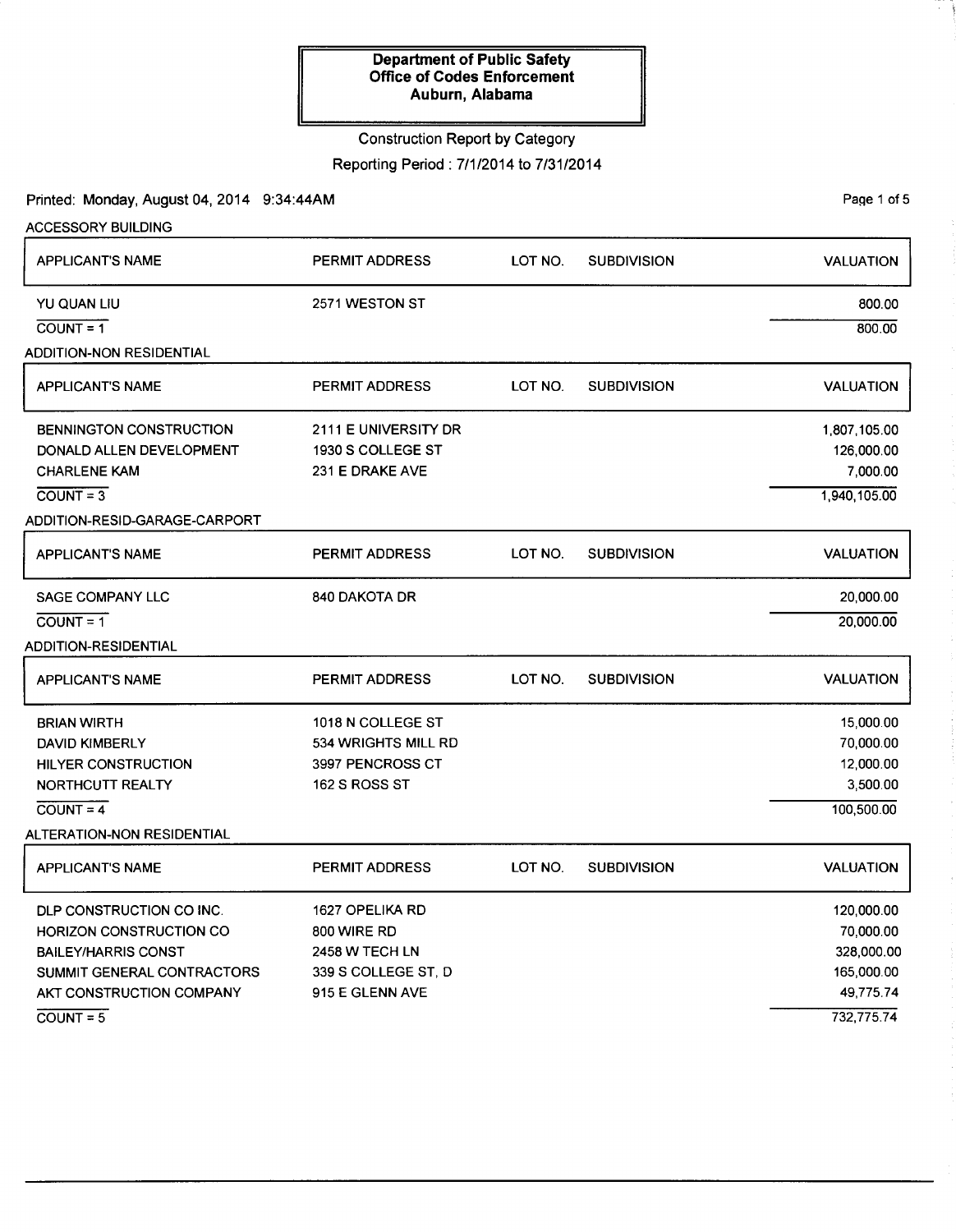# Construction Report by Category

Reporting Period : 7/1/2014 to 7/31/2014

Printed: Monday, August 04, 2014 9:34:44AM

ALTERATION-RESIDENTIAL

| <b>APPLICANT'S NAME</b>             | LOT NO.<br><b>PERMIT ADDRESS</b> |           | SUBDIVISION           | <b>VALUATION</b> |
|-------------------------------------|----------------------------------|-----------|-----------------------|------------------|
| <b>MORROW CONSTRUCTION</b>          | <b>140 N COLLEGE ST 501</b>      |           |                       | 18,500.00        |
| <b>KEITH GRINER</b>                 | 1094 AMBER LN                    | 11,000.00 |                       |                  |
| WINDOW WORLD OF MONTGOMERY          | 624 WESTVIEW DR                  | 4,183.00  |                       |                  |
| ADAM BROWN                          | 462 CARY DR                      |           |                       | 2,000.00         |
| <b>MARK T JONES</b>                 | <b>1253 SANDERS ST</b>           |           |                       | 1,700.00         |
| <b>KEN PYLANT</b>                   | 1016 E MAGNOLIA AVE              |           |                       | 10,000.00        |
| <b>L &amp; M RENOVATIONS LLC</b>    | 699 MOORES MILL DR               |           |                       | 109,207.00       |
| $COUNT = 7$                         |                                  |           |                       | 156,590.00       |
| AMUSEMENT/SOCIAL/RECREATIONAL       |                                  |           |                       |                  |
| <b>APPLICANT'S NAME</b>             | <b>PERMIT ADDRESS</b>            | LOT NO.   | <b>SUBDIVISION</b>    | <b>VALUATION</b> |
| <b>HERRING POOLS &amp; SUPPLIES</b> | 786 MOORES MILL DR               |           |                       | 35,000.00        |
| LEISURE LIFESTYLES                  | 1912 WRIGHTS MILL RD             |           |                       | 34,900.00        |
| <b>M D THOMAS CONST. INC.</b>       | 2021 EAST LAKE BLVD              |           |                       | 61,000.00        |
| <b>M D THOMAS CONST. INC.</b>       | 532 FOREST PARK CIR              |           |                       | 37,750.00        |
| M D THOMAS CONST. INC.              | 5324 GOLDEN SEDGE PL             |           |                       | 49,825.00        |
| <b>SUN POOL COMPANY</b>             | 2181 ASHLEY CT                   |           |                       | 20,800.00        |
| <b>HERRING POOLS &amp; SUPPLIES</b> | 2168 WRIGHTS MILL RD             |           |                       | 20,000.00        |
| $COUNT = 7$                         |                                  |           |                       | 259,275.00       |
| <b>INDUSTRIAL</b>                   |                                  |           |                       |                  |
| <b>APPLICANT'S NAME</b>             | PERMIT ADDRESS                   | LOT NO.   | <b>SUBDIVISION</b>    | <b>VALUATION</b> |
| J A LETT CONST CO INC               | 3325 SKYWAY DR                   | $3A-1$    | SCOTT INDUSTRIAL PARK | 5,350,000.00     |
| $COUNT = 1$                         |                                  |           |                       | 5,350,000.00     |
| ROOFING- NON RESIDENTIAL            |                                  |           |                       |                  |
| <b>APPLICANT'S NAME</b>             | PERMIT ADDRESS                   | LOT NO.   | <b>SUBDIVISION</b>    | <b>VALUATION</b> |
| <b>WAYNE'S ROOFING</b>              | 650 N ROSS ST                    |           |                       | 38,000.00        |
| <b>NIFFERS</b>                      | 1151 OPELIKA RD                  |           |                       | 2,250.00         |
| <b>CENTIMARK CORP</b>               | 300 WEBSTER RD                   |           |                       | 184,141.00       |
| <b>D &amp; D ROOFING</b>            | 1550 OPELIKA RD                  |           |                       | 24,200.00        |
| $COUNT = 4$                         |                                  |           |                       | 248,591.00       |

PaQe 2 of 5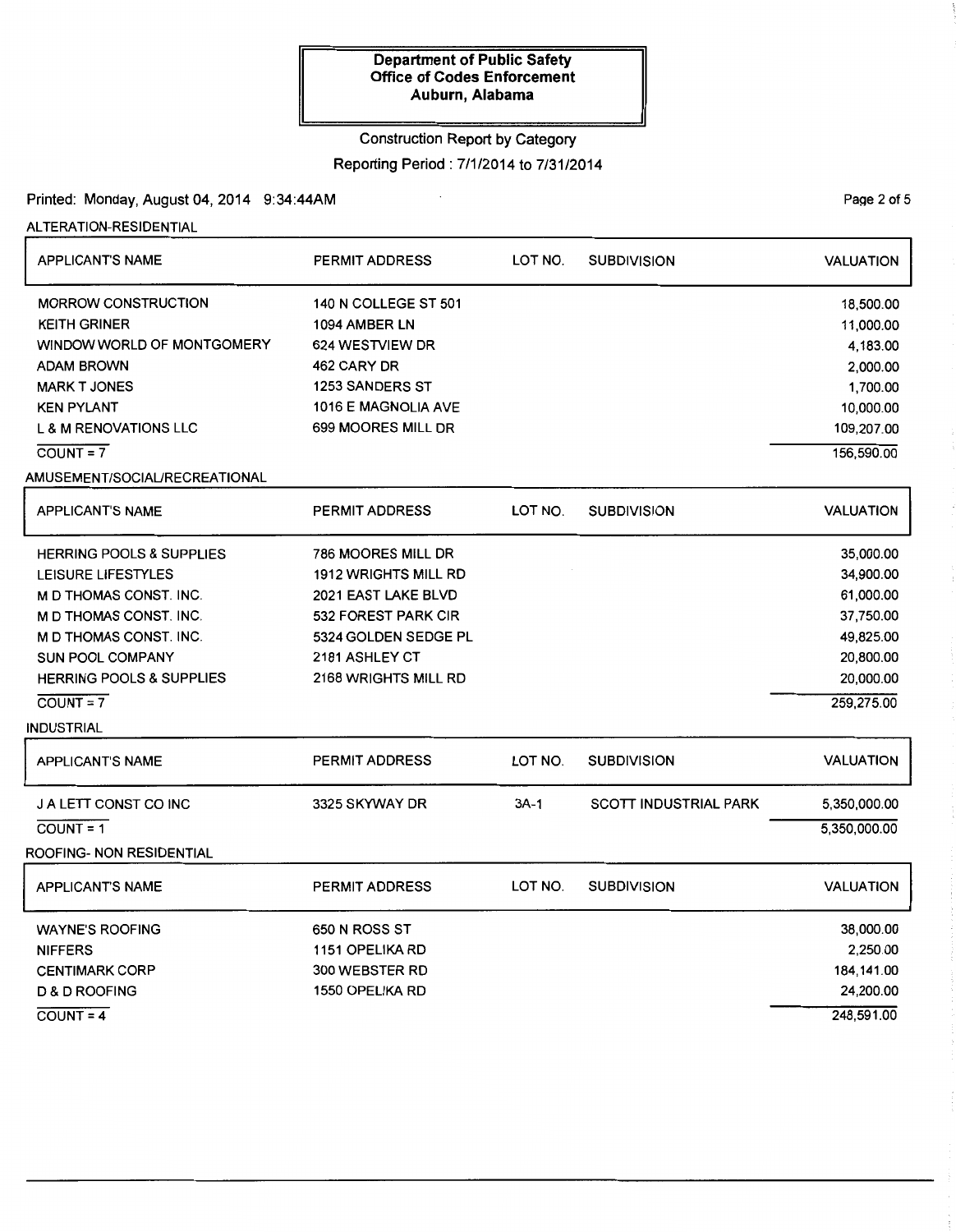# Construction Report by Category

# Reporting Period : 7/1/2014 to 7/31/2014

# Printed: Monday, August 04, 2014 9:34:44AM

ROOFING-RESIDENTIAL

| <b>APPLICANT'S NAME</b>        | <b>PERMIT ADDRESS</b> | LOT NO. | <b>SUBDIVISION</b> | <b>VALUATION</b> |
|--------------------------------|-----------------------|---------|--------------------|------------------|
| ABOVEBOARD ROOFING             | 408 E UNIVERSITY DR   |         |                    | 5,610.00         |
| ALABAMA RURAL MINISTRY         | 470 FINLEY DR         |         |                    | 4,306.00         |
| <b>MID SOUTH SIDING</b>        | 644 E GLENN AVE       |         |                    | 4.400.00         |
| <b>MARK MEAGHER</b>            | 623 AUBURN DR         |         |                    | 1,500.00         |
| <b>BARBARA MORRIS</b>          | 1655 POPLAR RIDGE DR  |         |                    | 4,000.00         |
| LYNN CONSTRUCTION              | 454 S DEAN RD         |         |                    | 500.00           |
| <b>SUPERIOR ROOFING</b>        | 1260 TAYLOR CT        |         |                    | 13,990.00        |
| SUPERIOR ROOFING               | 370 CHEWACLA DR       |         |                    | 17,870.00        |
| INNOVATIVE CONSTRUCTION SERVIC | <b>150 OSBURN CIR</b> |         |                    | 6,995.00         |
| <b>SUPERIOR ROOFING</b>        | 326 CRICKET LN        |         |                    | 5.200.00         |
| ATLANTA RESIDENTIAL SERVICES   | 325 KIMBERLY DR       |         |                    | 7.654.53         |
| $COUNT = 11$                   |                       |         |                    | 72.025.53        |

Page 3 of 5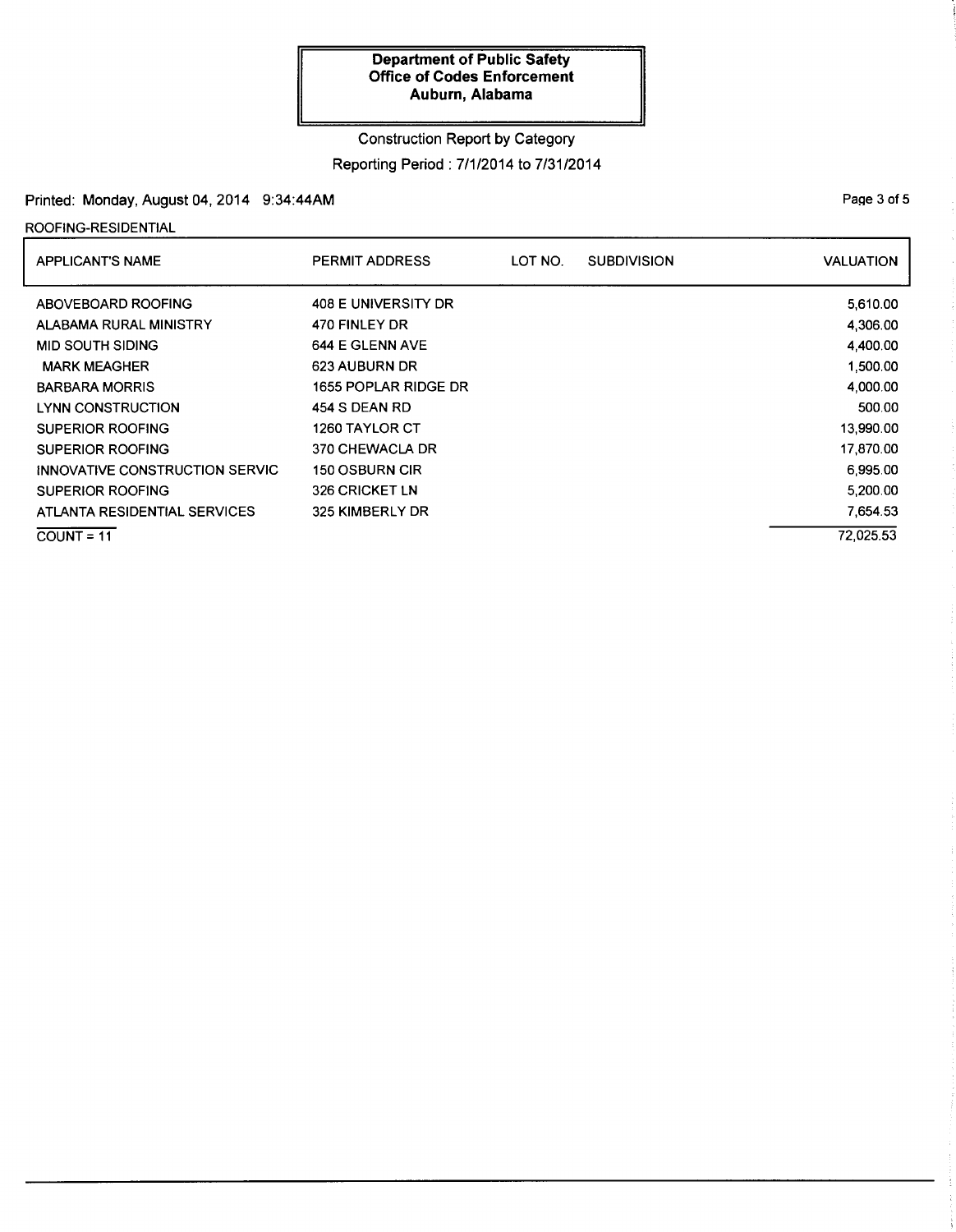# Construction Report by Category Reporting Period: 7/1/2014 to 7/31/2014

# Printed: Monday, August 04, 2014 9:34:44AM Printed: Monday, August 04, 2014 9:34:44AM

### SINGLE FAMILY HOUSE-DETACHED

| <b>APPLICANT'S NAME</b>        | PERMIT ADDRESS            |                | <b>SUBDIVISION</b>           | <b>VALUATION</b> |  |
|--------------------------------|---------------------------|----------------|------------------------------|------------------|--|
| LANDMARK PROPERTIES            | 1513 MARLEY LN            | 119            | <b>EAST LAKE SUBDIVISION</b> | 338,606.55       |  |
| <b>SWC CONSTRUCTION</b>        | 292 SOLAMERE LN           | 162            | <b>SOLAMERE</b>              | 312,483.69       |  |
| <b>SWC CONSTRUCTION</b>        | 296 SOLAMERE LN           | 163            | <b>SOLAMERE</b>              | 324,894.57       |  |
| HAYLEY-FREEMAN CONST CO        | 2701 CANAL CT             | 127            | <b>TUSCANY HILLS</b>         | 143, 153. 75     |  |
| ADAMSON CONSTRUCTION CORP LLC  | 300 SOLAMERE LN           | 164B           | <b>SOLAMERE</b>              | 371,107.59       |  |
| D.R. HORTON INC.               | 2626 MIMMS LN             | 98             | <b>MIMMS TRAIL</b>           | 224,018.37       |  |
| D.R. HORTON INC.               | 2654 MIMMS LN             | 105            | <b>MIMMS TRAIL</b>           | 203,941.03       |  |
| DACK HOMES WEST LLC            | 2197 AUTUMN RIDGE WAY     | 35             | <b>AUTUMN RIDGE</b>          | 173,008.82       |  |
| THE LETLOW CO LLC              | 382 RED OAK CT            | 254            | <b>CLOVERLEAF</b>            | 415,000.00       |  |
| DILWORTH DEVELOPMENT           | 535 BERKLEY AVE           | $\overline{7}$ | <b>BEAUMONT</b>              | 290,120.64       |  |
| HOMESTEAD RESIDENTIAL          | 996 STARR CT              | 7              | <b>OLD TOWNE STATION</b>     | 198,704.34       |  |
| TIM YATES CONSTRUCTION         | <b>1645 HERON POINTE</b>  | C 127          | <b>MOORES MILL GOLF 4TH</b>  | 519,917.75       |  |
| <b>STONE MARTIN BUILDERS</b>   | 2442 DEER RUN CT          | 152            | <b>LUNDY CHASE</b>           | 230,091.95       |  |
| STONE MARTIN BUILDERS          | <b>1300 SOUTHRIDGE CT</b> | 41             | <b>CYPRESS POINT</b>         | 340,070.04       |  |
| KOREY WEBB CONSTRUCTION        | 1529 MARLEY LN            | 117            | <b>EAST LAKE SUBDIVISION</b> | 353,358.27       |  |
| MICHAEL SCHUMACHER             | 671 ELIZABETH DR          | 55             | <b>TWIN CREEKS</b>           | 333,910.00       |  |
| DACK HOMES WEST LLC            | 2110 AUTUMN RIDGE WAY     | 175            | <b>AUTUMN RIDGE</b>          | 293,811.04       |  |
| STONE MARTIN BUILDERS          | 2438 DEER RUN CT          | 153A           | <b>LUNDY CHASE</b>           | 225, 136.87      |  |
| <b>CLEARWATER HOMES LLC</b>    | 4120 CREEKVIEW CT         | 47             | PARKERSON MILL               | 354,627.61       |  |
| MICHAEL SCHUMACHER             | <b>2569 WESTBURY CT</b>   | 11             | <b>WHITE OAKS</b>            | 322,000.08       |  |
| <b>GEORDAN COMMUNITIES</b>     | 2299 TUSCANY PL           | 02             | <b>TIVOLI</b>                | 263,394.92       |  |
| <b>HAYLEY-FREEMAN CONST CO</b> | 2718 SOPHIA WAY           | 13             | <b>TUSCANY HILLS</b>         | 219, 167.77      |  |
| DILWORTH DEVELOPMENT           | 1776 SAINT ANDREWS LN     | 131            | MOORES MILL GOLF CLUB        | 463,295.44       |  |
| <b>MICHAEL A MONK</b>          | 5001 SANDHILL RD          | 1              | SOCIETY HILL ESTATES         | 522,122.26       |  |
| ADAMSON CONSTRUCTION CORP LLC  | 4153 CREEKVIEW CT         | 27             | PARKERSON MILL               | 366,735.70       |  |
| ADAMSON CONSTRUCTION CORP LLC  | 4125 CREEKVIEW CT         | 55             | <b>PARKERSON MILL</b>        | 360,215.47       |  |
| ADAMSON CONSTRUCTION CORP LLC  | 4129 CREEKVIEW CT         | 56             | PARKERSON MILL               | 299,872.89       |  |
| <b>WHEELES CONSTRUCTION</b>    | 4359 WIMBERLY RD          | 8A1A2D         | <b>BROOKHAVEN FARMS</b>      | 302,232.91       |  |
| KOREY WEBB CONSTRUCTION        | <b>1689 TIFFANIE CT</b>   | 46             | <b>EAST LAKE SUBDIVISION</b> | 405,092.85       |  |
| STONE MARTIN BUILDERS          | 741 BANBURY ST            | 27             | <b>COTSWOLDS</b>             | 422,517.57       |  |
| <b>EASTBROOK HOMES</b>         | 2145 ASHLEY CT            | 27             | SHELTON COVE                 | 229,288.00       |  |
| DILWORTH DEVELOPMENT           | 2212 EAST LAKE BLVD       | 5              | <b>EAST LAKE SUBDIVISION</b> | 448,816.50       |  |
| HOMEWORKS OF ALABAMA INC       | 2214 N DONAHUE DR         | 58             | <b>OAK GROVE</b>             | 268,512.65       |  |
| DILWORTH DEVELOPMENT           | 2254 EAST LAKE BLVD       | 11             | <b>EAST LAKE SUBDIVISION</b> | 299,936.51       |  |
| <b>EASTBROOK HOMES</b>         | 2240 WEST FARMVILLE RD    | 285            | <b>PRESERVE</b>              | 369,526.84       |  |
| LANDMARK PROPERTIES            | 2195 LESTER CT            | 149            | <b>EAST LAKE SUBDIVISION</b> | 324,197.60       |  |
| DOUG CANNON CONSTRUCTION CO IN | 427 CHERRY ST             | 18             | ANNALUE VILLAGE              | 191,706.83       |  |
| DOUG CANNON CONSTRUCTION CO IN | 434 CHERRY ST             | 20             | <b>ANNALUE VILLAGE</b>       | 191,706.83       |  |
| DOUG CANNON CONSTRUCTION CO IN | 433 CHERRY ST             | 19             | <b>ANNALUE VILLAGE</b>       | 179,162.21       |  |
| <b>STONE MARTIN BUILDERS</b>   | <b>735 BANBURY ST</b>     | 28             | <b>COTSWOLDS</b>             | 371,602.88       |  |
| DILWORTH DEVELOPMENT           | 1415 FALLS CREST DR       | 107            | <b>YARBROUGH FARMS</b>       | 471,113.86       |  |
| DEAN SPRATLIN CONSTRUCTION INC | 2575 WINDY HILL PL        | 41             | <b>BENT CREEK</b>            | 382,637.10       |  |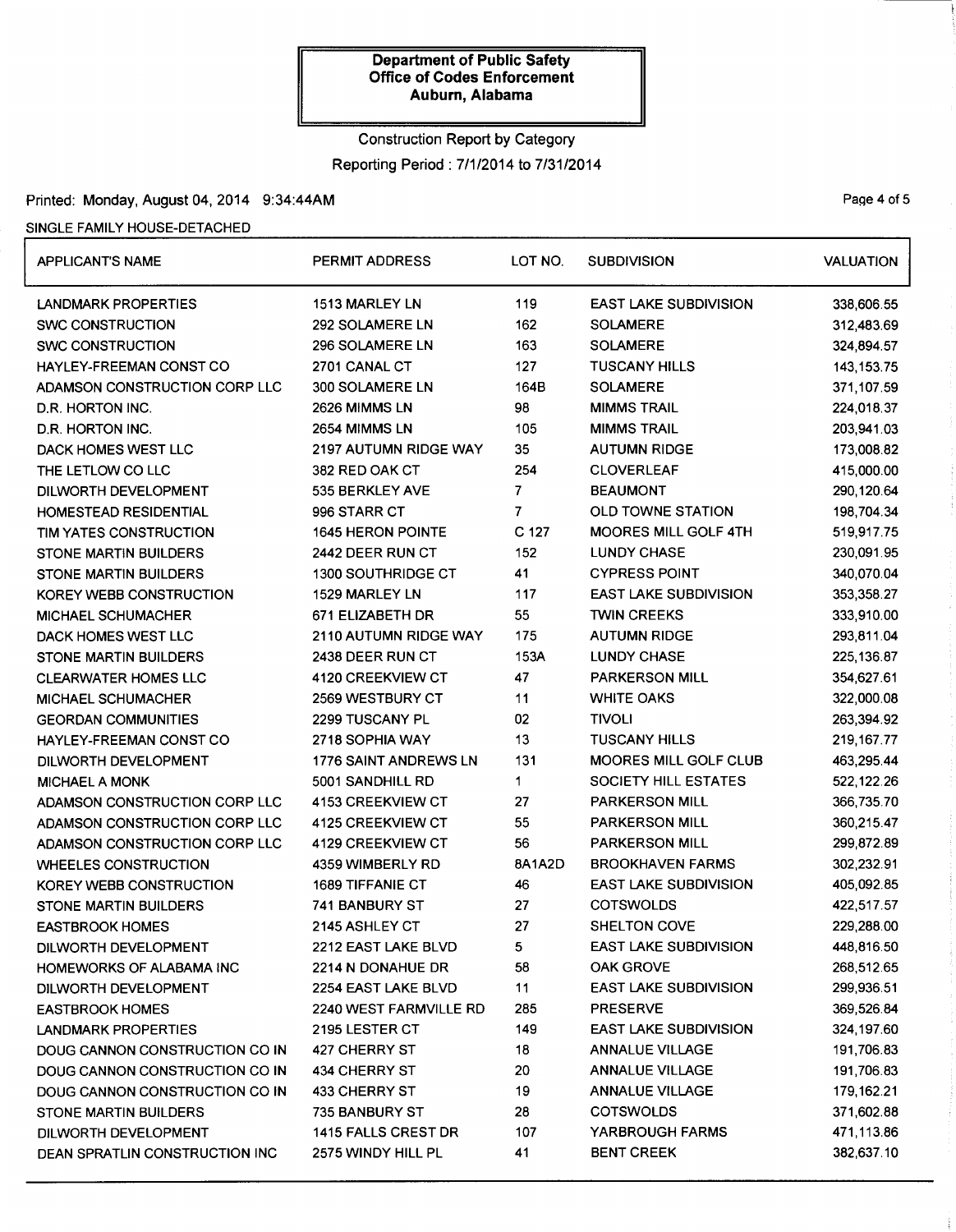# Construction Report by Category

# Reporting Period : 7/1/2014 to 7/31/2014

# Printed: Monday, August 04, 2014 9:34:44AM

SINGLE FAMILY HOUSE-DETACHED

| <b>APPLICANT'S NAME</b>         | <b>PERMIT ADDRESS</b>      | LOT NO. | <b>SUBDIVISION</b> | <b>VALUATION</b> |
|---------------------------------|----------------------------|---------|--------------------|------------------|
| <b>GEORDAN COMMUNITIES</b>      | <b>155 VINCI WAY</b>       | 4A      | <b>TIVOLI</b>      | 308,964.73       |
| <b>STONE MARTIN BUILDERS</b>    | 2450 DEER RUN CT           | 150     | <b>LUNDY CHASE</b> | 196,762.36       |
| <b>STONE MARTIN BUILDERS</b>    | 671 SUDELEY CT             | 102     | <b>COTSWOLDS</b>   | 258,001.48       |
| <b>STONE MARTIN BUILDERS</b>    | 2422 DEER RUN CT           | 157     | <b>LUNDY CHASE</b> | 230, 153.12      |
| $\overline{COUNT} = 46$         |                            |         |                    | 14,314,700.24    |
| STORE/CUSTOMER SERVICE          |                            |         |                    |                  |
| <b>APPLICANT'S NAME</b>         | <b>PERMIT ADDRESS</b>      | LOT NO. | <b>SUBDIVISION</b> | <b>VALUATION</b> |
| <b>MARTIN-AYCOCK PROPERTIES</b> | <b>115 E VETERANS BLVD</b> |         |                    | 330,000.00       |
| $COUNT = 1$                     |                            |         |                    | 330,000.00       |
| STRUCTURE OTHER THAN BUILDING   |                            |         |                    |                  |
| <b>APPLICANTS NAME</b>          | <b>PERMIT ADDRESS</b>      | LOT NO. | <b>SUBDIVISION</b> | <b>VALUATION</b> |
| DONALD ALLEN DEVELOPMENT        | <b>1971 WIRE RD</b>        |         |                    | 52,000.00        |
| DONALD H ALLEN DEVELOPMENT INC  | <b>141 COX ST</b>          |         |                    | 70,000.00        |
| $COUNT = 2$                     |                            |         |                    | 122,000.00       |
|                                 |                            |         |                    |                  |

TOTAL COUNT= 93

TOTAL VALUATION =

23,647,362.51

Calm Urel

Building Official

Page 5 of 5